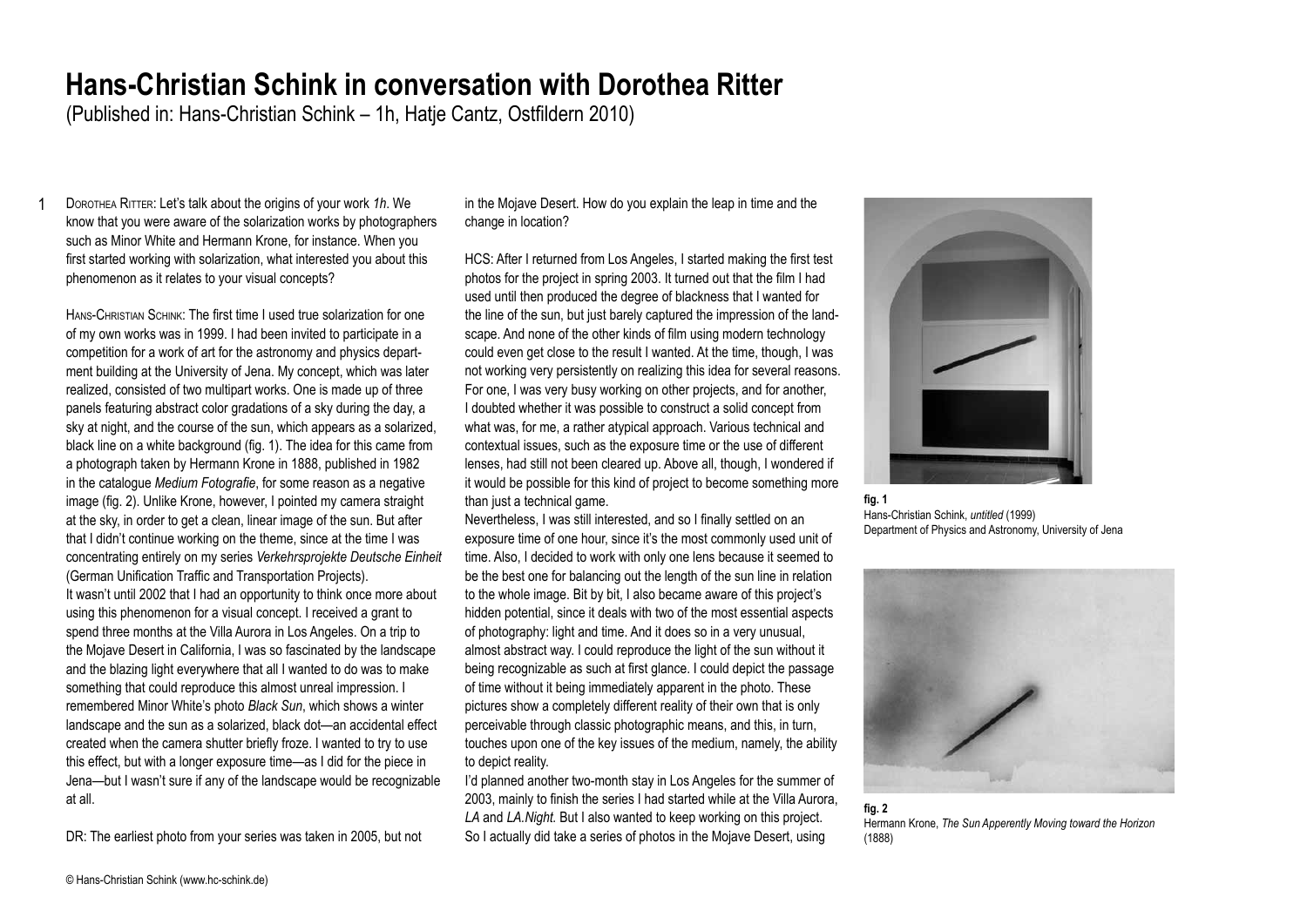the film that had produced the best results up until then. The images, however, were still far from what I had in mind. One technical problem I couldn't solve was that the processed film showed a lot of horizontal lines (fig. 3).

A few weeks later I found a type of film whose first test results made me feel optimistic again. So, in November 2003, I flew back to California. But the pictures I took during this trip were also failures. To this

 $\mathfrak{D}$ day, I still don't understand why. I came to a point that I was about to give up the whole project.

For more than a year I did not pursue the idea, until finally, during a stay in Dubai in April 2005, I started experimenting with it again. This time I not only used black-and-white film, but also a type of color film. Again it did not result in any convincing photos.

A little bit later, though, I discovered a kind of film available only from a small niche firm; it had all of the characteristics I had been hoping to find—it even exceeded my expectations. Not only did the line of the sun appear deep black, but the film also caused a clearly visible corona to form around that line. And despite the extremely long exposure time, the finished negative always had enough gradations to make the landscape recognizable.

In June 2005, I received another grant to go to the United States, to the Center for Land Use Interpretation's residency program in Wendover, a little town on the border between Nevada and Utah. That's where the breakthrough I had been longing for finally occurred—at least as far as the technical results were concerned (fig. 4). Even though none of those pictures wound up in the final selection, they provided the impetus to continue with the work.

DR: In the end, though, you moved away from the original idea of realizing this project in just one location. How did you choose your travel destinations and the individual standpoints for each shot? On one hand, you obviously consider it important to move beyond culturally connoted and traditional regions, and you don't name any specific locations; but on the other hand, if you look for the coordinates on Google Earth, you realize that they are not always isolated landscapes or towns far from any tourist destinations.

HCS: One of the most fascinating aspects that manifested during the long experimental phase was the extremely different angles of the sun line, which depend on the latitude of each location. So I decided to expand the project to cover the whole world and therefore began checking to see if the destinations I had already selected would be

suitable for taking pictures for this series. And I also started looking for places that fulfilled certain criteria. I wanted a photo from the northernmost and southernmost points that could be reached with a reasonable amount of effort. I wanted a picture of the midnight sun, photos from places along the Tropic of Cancer and Tropic of Capricorn taken during the solstice, a picture shot from as close to the equator as I could get, and one taken along the International Date Line. And I wanted to shoot a broad spectrum of photos of very different landscapes all over the globe. However, since the photos are not about the individual places per se, I decided not to mention the specific locations in the title, because, after all, they would always evoke some sort of visual association.

Google Earth was my most important research tool. For instance, in order to find a suitable place along the Tropic of Cancer, I was able to investigate the topography of all of the regions located along that latitude. That's how I came across the Hoggar Mountains in Algeria (fig. 5). But other sources were important, too—from the Internet to illustrated tour guides—which provided a lot of material to look through on my search for potentially interesting sites. Admittedly, pragmatism also played a part. I traveled with two large-format cameras, two tripods, and some other equipment, sometimes for several weeks. So I always had to take into consideration such issues as accessibility, infrastructure, or, at the very least, practical transportation methods.

DR: Realizing this project took a great deal of logistical preparation. Film had to be sent out in advance, the route had to be planned, flights booked, and vehicles and lodgings had to be reserved. How much room was left for chance?

HCS: Chance played a very crucial role. It might sound paradoxical, but in order to make room for chance, I first had to come up with a very carefully planned foundation. A lot of it would get mixed up anyway, merely by accident. As a matter of fact, it almost became a rule that the really good pictures were never taken at the sites that had been mapped out in advance. I had sought out some of these locations because they seemed spectacular in one way or another, whether through their geographical locations or the subject matter of the images themselves. But then it would turn out that the place was not that interesting or that the spectacular subject matter drew so much attention to itself that the line of the sun became almost irrelevant (fig. 6). Gradually, though, I came to believe that I would simply find the right subject along the way. And that was what happened,



**fig. 3** Hans-Christian Schink, 7/14/2003, 6:03 pm – 7:03 pm, N 34°52.812 W 115°04.284' (Mojave Desert)



**fig. 4** Hans-Christian Schink, 6/29/2005, 6:23 am – 7:23 am, N 40°44.396' W 114°02.801' (Wendover)